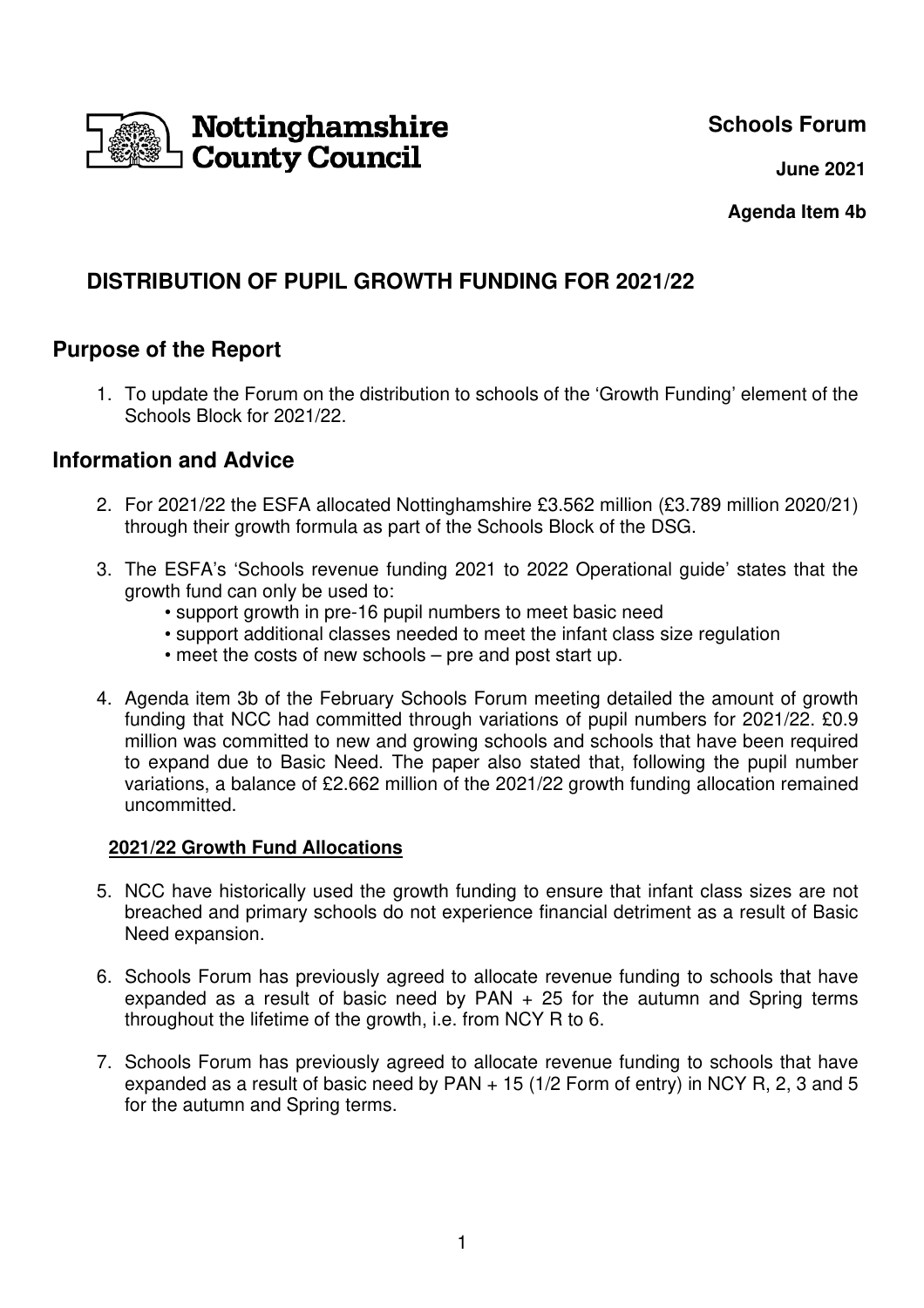- 8. Schools Forum has agreed previously to revenue fund schools where exceptional or over PAN allocations have taken place resulting in unavoidable breaches of infant classes. The level of funding to be determined on a case by case basis.
- 9. **Appendix A** lists the primary schools that are eligible to receive allocations of growth funding, as per the criteria listed in paragraphs 5 to 8, in financial year 2021/22.
- 10. Four academies are eligible to receive a  $3<sup>rd</sup>$  term of financial support, relating to Summer term 2021, payable in financial year 2021/22. This funding amounts to **£80,810**.
- 11. The arrangements for funding growth in academies is such that the ESFA fund the summer term allocation via a reduction in recoupment from the Schools Block of the DSG. When completing the APT, NCC informed the ESFA of the summer term payments for two academies. Therefore, a net impact of the summer term payments for academies is **£32,324**.
- 12. **£200,000** has been cumulatively allocated to Multi Academy Trusts that have been selected to sponsor presumption free schools scheduled to open in September 2022. This funding is the first tranche of the pre-opening grant that is paid by NCC to support schools with lead in costs prior to opening. The remainder of each grant is scheduled to be paid to MATs in financial year 2022/23.
- 13. Nine schools require funding to mitigate the impact of lagged funding due to previous basic need expansions either by PAN  $+$  15 (1/2 FE) or by PAN  $+$  25 (1 FE). These schools will be funded for the Autumn 21 and Spring 22 terms. These payments amount to **£310,076**.
- 14. Schools eligible for PGF due to breaches in infant class size will not be known until admissions are finalised in July 2021.
- 15. Schools expanded previously which are not recruiting to a sufficiently high level to justify lagged funding have been removed.
- 16. The total cost of commitments identified in this report for financial year 2021/22 will be **£542,400**.
- 17. The unallocated balance of £2.12m has been retained and effectively ring fenced for future growth in the Non-ISB reserve. This approach will protect against the uncertainty around the level of growth funding in future years. The cumulative ring fenced reserve for future growth now stands at £5.755 million.

# **RECOMMENDATIONS**

### **That the Schools Forum:**

- 1. Notes the content of the report and agrees the allocations listed in **appendix A** for payment to primary schools for 2021-22.
- 2. Continues to monitor the use of this fund throughout 2021-22.

**Steven Hawkins Senior Pupil Place Planning Practitioner T 0115 977 3011 E steven.hawkins@nottscc.gov.uk**